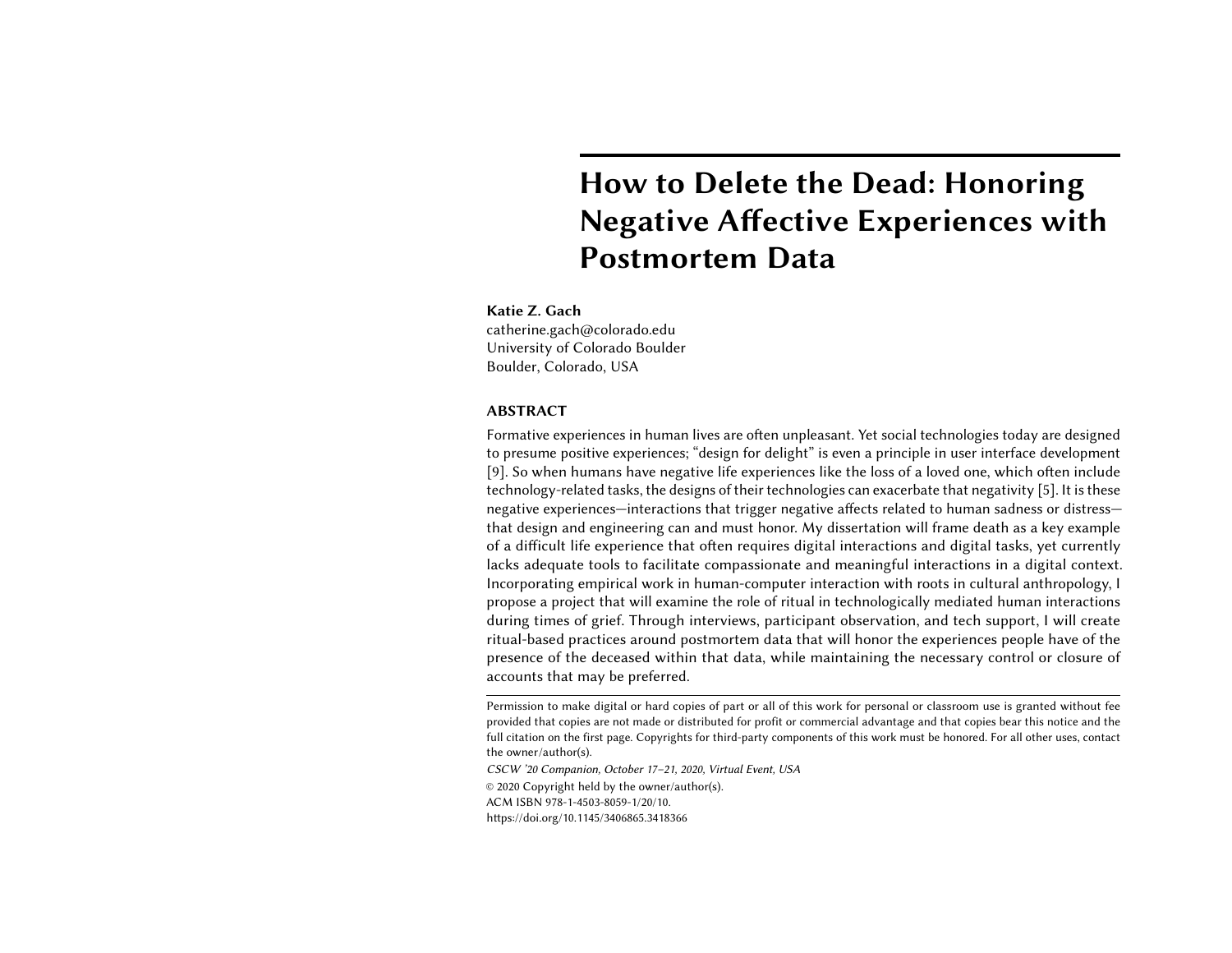#### CCS CONCEPTS

• Human-centered computing  $\rightarrow$  Empirical studies in collaborative and social computing; Collaborative and social computing; User studies.

#### **KEYWORDS**

postmortem data, profile deletion, user experience, ritual, affect

## ACM Reference Format:

Katie Z. Gach. 2020. How to Delete the Dead: Honoring Negative Affective Experiences with Postmortem Data. In Companion Publication of the 2020 Conference on Computer Supported Cooperative Work and Social Computing (CSCW '20 Companion), October 17–21, 2020, Virtual Event, USA. ACM, New York, NY, USA, [6](#page-5-2) pages. <https://doi.org/10.1145/3406865.3418366>

#### CONTEXT AND MOTIVATION

Recently, HCI researchers have elevated the importance of people's experiences with social technologies during difficult life experiences [\[4,](#page-5-3) [7\]](#page-5-4). Some of this work has resulted in new functions and standards in computer-mediated communication platforms, such as Facebook's Legacy Contact [\[1\]](#page-5-5) and Google's Inactive Account Manager [\[6\]](#page-5-6). These technologies enable compassion by communicating human needs and allowing people to address those needs. However, as a mediator of human communication and relationships, technology can be cruel in the neutrality of its intermediary role. The medium can make the message more painful. My work will focus on people's negative experiences at the intersection of death and social media, and work with participants to create new, meaningful experiences that hold space for life's painful moments. Honoring negative experiences matters because of how frequent and varied such experiences are in online platform design (e.g., [\[8\]](#page-5-7). Additionally, existing work in HCI has identified the possible benefits of incorporating rituals into grief-related online experiences [\[10\]](#page-5-8). Rather than viewing negative experiences as anomalies, my work will explore how we might recognize and validate them as not extra, but essential, to digital interactions.

## RESEARCH QUESTIONS

In light of the context above, my dissertation is guided by the following research questions: 1) What is it like to manage a deceased loved one's social media profile? 2) How does one carry out the wishes of the deceased in regards to their online accounts? 3) How could these experiences––postmortem data management and disposal––feel more compassionate?

#### PRIOR WORK

My completed studies focus on in-depth evaluations of Facebook Legacy Contact (FBLC) and Memorialization as the only dedicated social media feature for postmortem account stewardship. I examined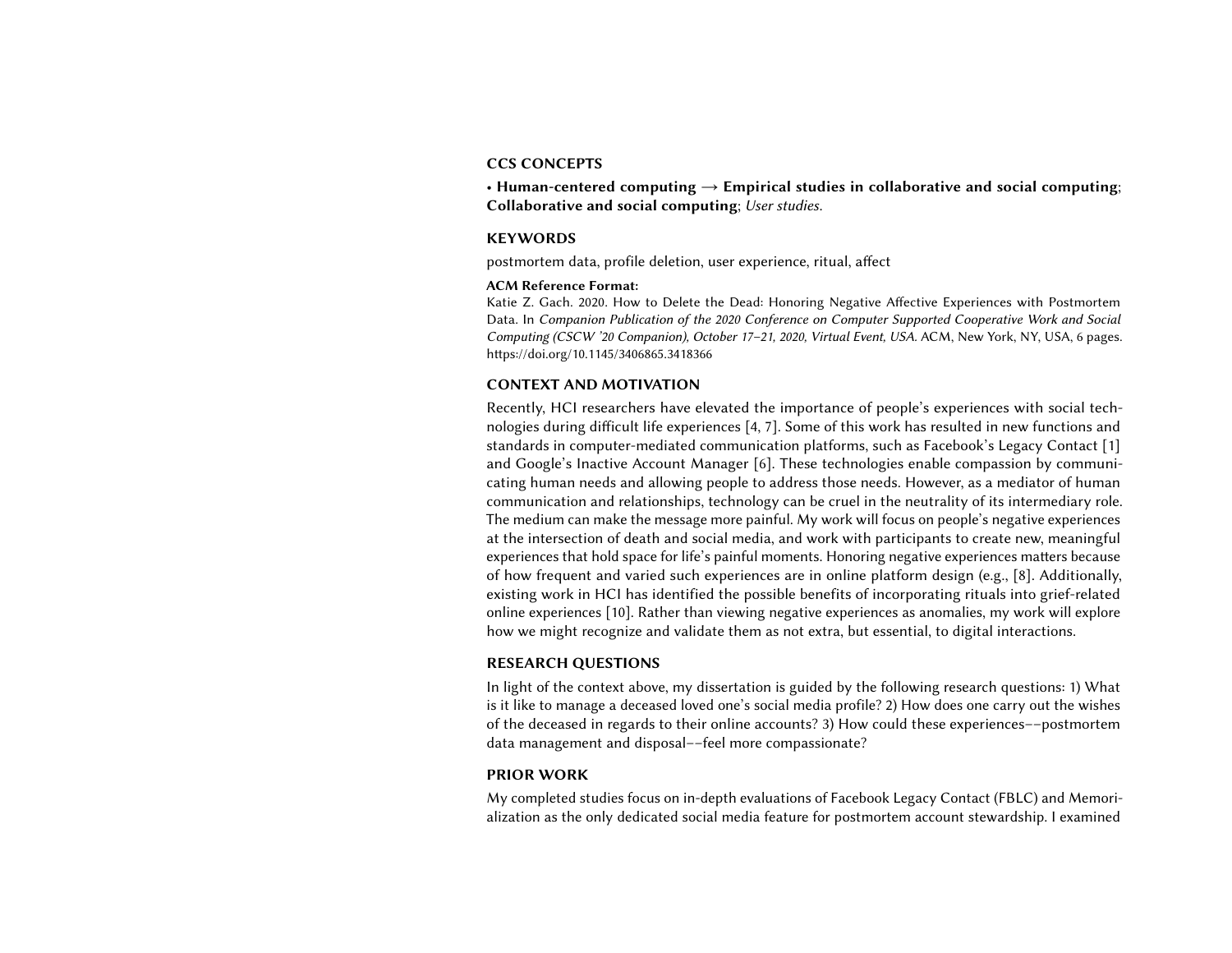FB's options for people to decide how their data will be handled after they die, and the various resulting experiences and challenges for the bereaved. My findings from these studies guided improvements in the Legacy Contact system, and have laid a foundation for design experimentation toward the best possible future experiences of online grief.

#### Evaluating Postmortem Data Management Setup

The first study evaluated the FBLC setup process, asking how users form and communicate expectations about what a postmortem manager's responsibilities would be. I conducted 30 qualitative interviews with adult FB account holders in the US who either configured their own settings or were chosen for future management by someone else. I found that account holders chose the FB Friend they felt closest to, and that selection was often reciprocated. Both account holders and legacy contacts felt confident that they had communicated (or could communicate) well about the legacy contact's responsibilities, but their expectations did not align with the actual functionality of the Legacy Contact system. The misalignment of user expectations and system functionality indicates that postmortem management systems require a setup process that is fundamentally different from the quick-clickthrough standards of everyday interaction design.

#### Evaluating Postmortem Profile Stewardship

The second study evaluated the experiences and challenges people face when stewarding memorialized profiles. I conducted 28 qualitative interviews with people serving as legacy contacts for memorialized FB accounts. I identified the relationships between legacy contacts and the deceased, common practices and expectations, and that people were chosen to be a legacy contact for one major reason: trust. My analysis found disconnects between how people understand trust in the context of interpersonal relationships and how trust is technically implemented. This part of the study resulted in a high-level discussion about the challenges of representing the ambiguity of interpersonal trust in impersonal systems [\[2\]](#page-5-9).

## WORK IN PROGRESS

The third relevant study to my future dissertation work is currently in the analysis phase. This study involves the most popular preference that FB users have about what should happen to their profile after they die: deletion.

## Evaluating Postmortem Profile Deletion

During the summer of 2019, I conducted 19 in-depth, semi-structured interviews with English-speaking FB account holders. These interviews took two forms. The first set of interviews (N=15) were with people who had selected the "Delete After Death" option in their settings, asked why participants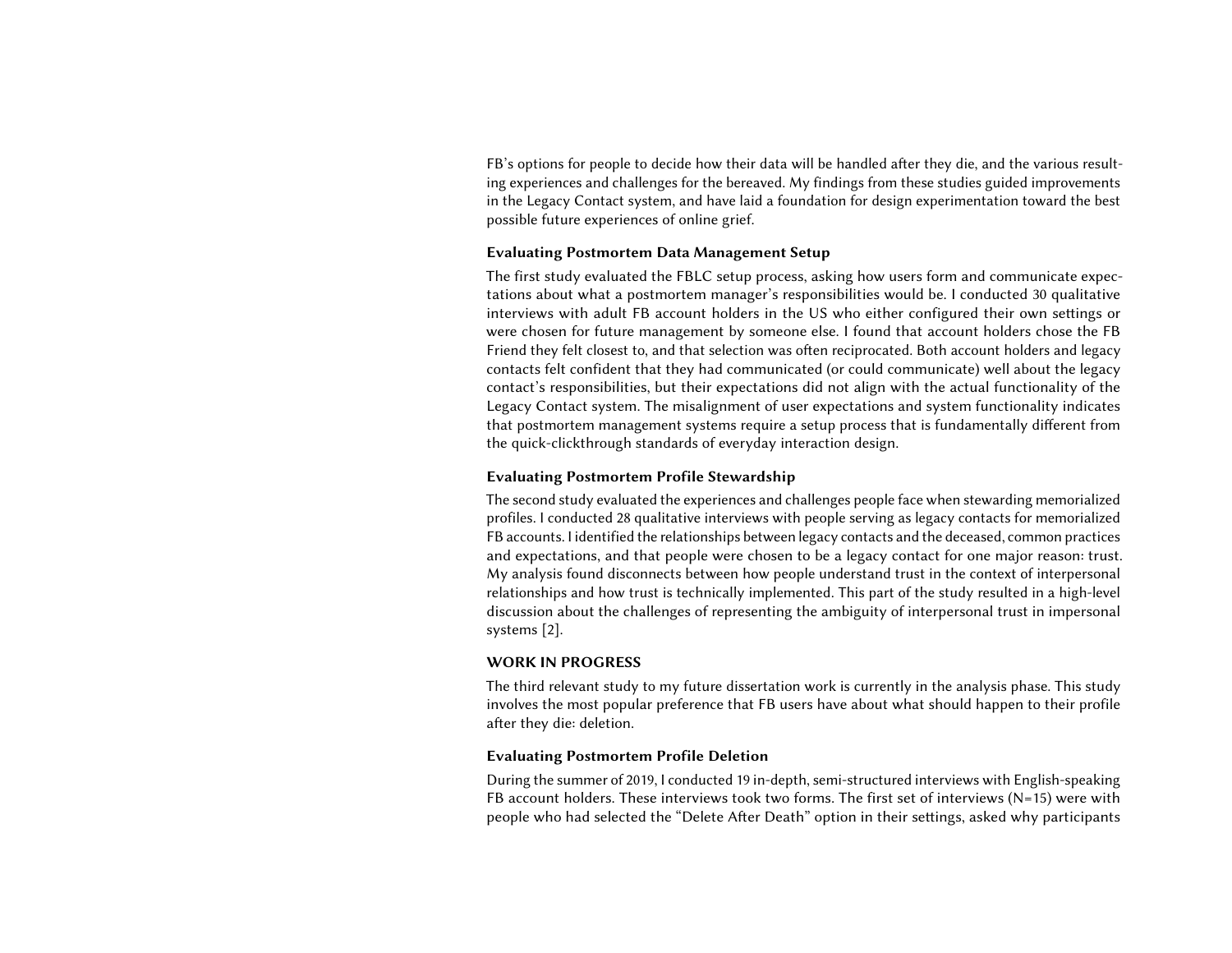had chosen that option, and what detailed expectations they had for what their surviving loved ones would need to do to complete postmortem deletion. The second set of interviews (N=4) were with people who had experienced the deletion of a deceased loved one's account and asked about the efficacy of the process as well as difficulties or problems they may have encountered. Though I have not yet analyzed the interview data from these participants, initial memos and discussions with various product stakeholders at Facebook produced the early findings I describe in this section. The most salient findings (to be described in detail following analysis) are as follows:

- (1) All account holders who chose Delete After Death described their motivation toward that choice as being the least complicated task for surviving loved ones.
- (2) All account holders who chose Delete After Death expect that their surviving loved ones would be able to save photos or other content from their profile prior to its deletion.
- (3) Most account holders who chose Delete After Death reported no objections to their surviving loved ones not deleting the profile.
- (4) Three of the four participants who had experienced the deletion of a deceased loved one's profile reported strong negative emotions (i.e., confusion, anger, sadness) in response to the profile's disappearance.

The interview data promises to provide both rich and practical insights into the experience of postmortem data deletion. Insights from these interviews will inform the ritual project proposed below, as well as design implications that will be applicable to any online service that is wrestling with questions of how to handle postmortem data.

The findings from my three evaluations of FBLC compliment others' empirical studies of online memorials as having emerged from spaces that had been created by the deceased during their lives (i.e., [\[3\]](#page-5-10), and [\[7\]](#page-5-4)). The re-purposing of content for memorials described in each of these works all indicate a core difficulty in postmortem data management: that those with the most control are the least invested in the initial setup process, while those with the least control will be most affected.

Having completed these studies, I possess expertise in both the human challenges of handling a loved one's postmortem data, and the technical challenge of building postmortem data management systems. To continue building knowledge in this area, I have designed a three-part study to address postmortem data management's paradox of control, and work toward making postmortem data management—and by extension, any interaction with emotionally difficult content—more compassionate.

#### FUTURE DISSERTATION WORK

I propose an interview-based, participant observation study that aims to intervene in postmortem profile deletion, which was the most difficult experience my completed works identified.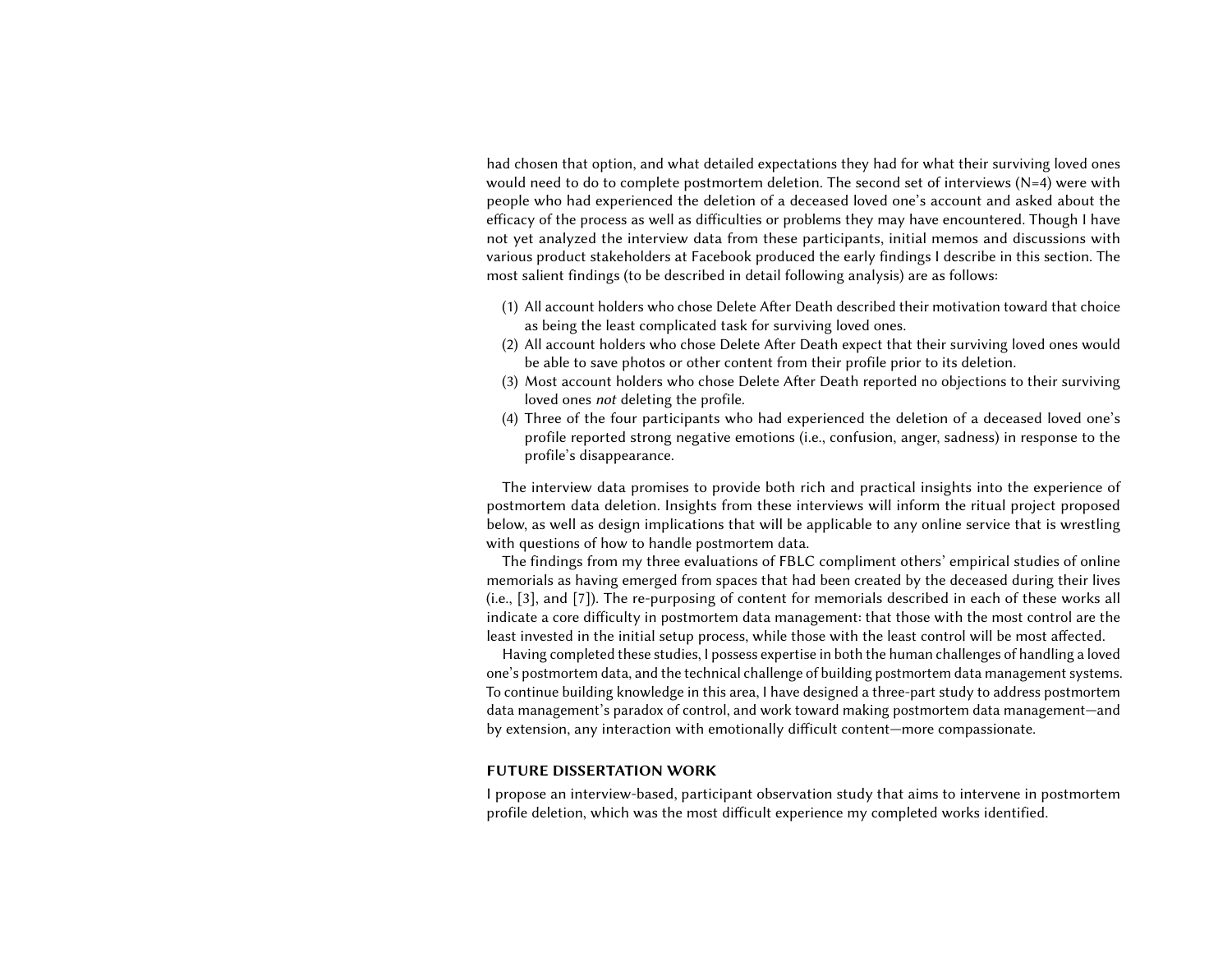#### Re-imagining the Experience of Postmortem Profile Deletion

As previously stated, a paradox of control plagues designers of postmortem data management systems. My study of deletion preferences specified that, even if it was the stated wish of the deceased, deleting a loved one's FB account is an abrupt and painful experience. I plan to re-imagine, redesign, and test how people might delete a loved one's postmortem profile on FB through the co-creation of rituals specific to the needs of my participants. My study would employ a research through design methodology [\[11\]](#page-5-11) by engaging a group of participants in an embodied ritual focused on the deletion of a deceased person's social media profile. The postmortem profile deletion study identified the deletion experience to be unexpected, too sudden, and too complete. These pain points, inverted, suggest that deletion should be anticipated, slow, and iterative or selective.

To allow people to anticipate, slow down, and be selective about their loved ones' profile deletion, I have planned 3 interactions with people who have recently lost someone and wish to delete that FB profile. Participants will develop a deletion ritual to honor the memory of their loved one and complete the profile deletion. Following a planning consultation, I will volunteer to attend and help facilitate these rituals. Involvement in participant's rituals will provide insight into the community's experience of deletion, and allow me to better understand the impact of deletion. The final portion of the study will involve reflection interviews with the participants.

The primary contribution of this study would identify the elements of ritual (i.e., temporal, physical, and visual) that can be applied to an embodied process of deleting profiles and other postmortem data, and develop suggestions for how social media platforms should change the process and experience of deletion after account holder deaths.

## EXPECTED CONTRIBUTIONS

Through a combination of qualitative interview, participant observation, and design methods, I anticipate that my dissertation work will have the following contributions:

- Pushing the boundaries of a death-avoidant culture. Through intentional affective experiences that are shaped by a goal of compassionate computing, these interventions on the most popular social media interfaces will contribute to healthier individual and community responses to universal human mortality.
- Normalizing emergent online grief practices. My work will equip designers of social technologies to create respectful memorial experiences for people who want to remember loved ones online. My work will also equip people who are active on social media to make informed decisions about their own postmortem data management, and and provide comfort to people who want to honor their departed loved ones' wishes to delete their social media profiles.